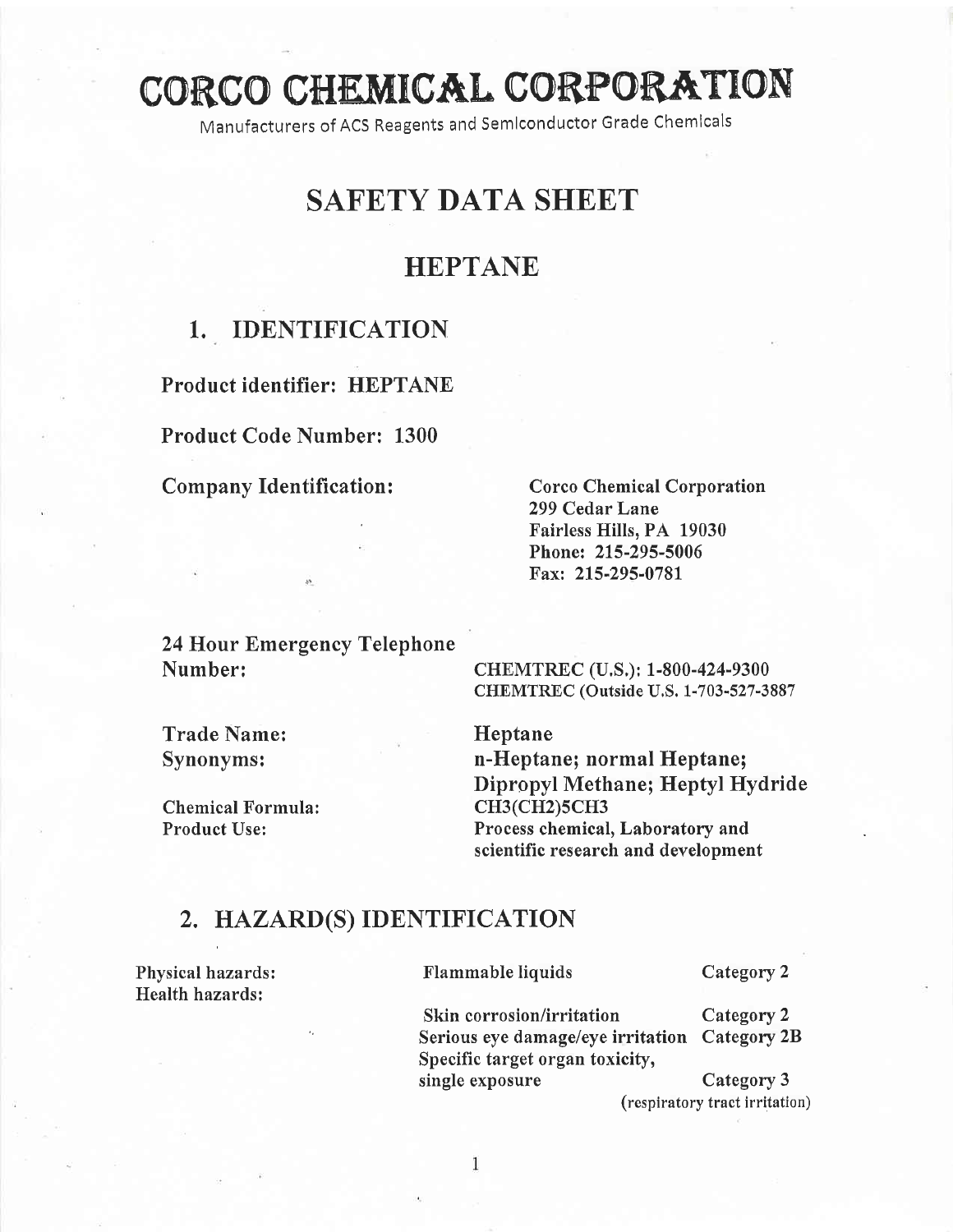Specific target organ toxicity, single exposure

Category 3 (narcotic effects) Category I

Aspiration hazard

OSHA hazard(s):

Not classified.

Label elements



Hazard statement: Ilighly flammable liquid and vapor.May be fatal if swallowed and enters nirways. Causes skin irritation. Causes eye irritation. May cause respiratory irritation. May cause drowsiness or dizziness. Very toxic to aquatic life. Very toxic to aquatic life with long lasting effects.

Precautionary statement: Prevention - Keep away from heat/sparks/open flames/hot surfaces. - No smoking. Use only outdoors or in a well-ventilated area. Keep container tightly closed. Use explosion-proof electrical/ventilating/lighting equipment. Ground/bond container and receiving equipment. Use only nonsparking tools. Take precautionary measures'against static discharge. Wash thoroughly after handling. Wear protective gloves/eye protection/face protection.

Response: In case of fire: Use appropriate media for extinction. Eliminate all ignition sources if safe to do so. If on skin (or hair): Take off immediately all contaminated clothing. Rinse skin with water/shower.

If inhaled: Remove person to fresh air and keep comfortable for breathing. If in eyes: Rinse cautiously with water for several minutes. Remove contact lenses, if present and easy to do. Continue rinsing. Call a POISON CENTER or doctor/physician if you feel unwell. Do NOT induce vomiting. If skin irritation occursi Get medical advice/attention. If eye irritation persists: Get medical advice/attention.

Storage: Store in a well-ventilated place, Keep container tightly closed. Store in <sup>a</sup> well-ventilated place. Keep cool. Store locked up.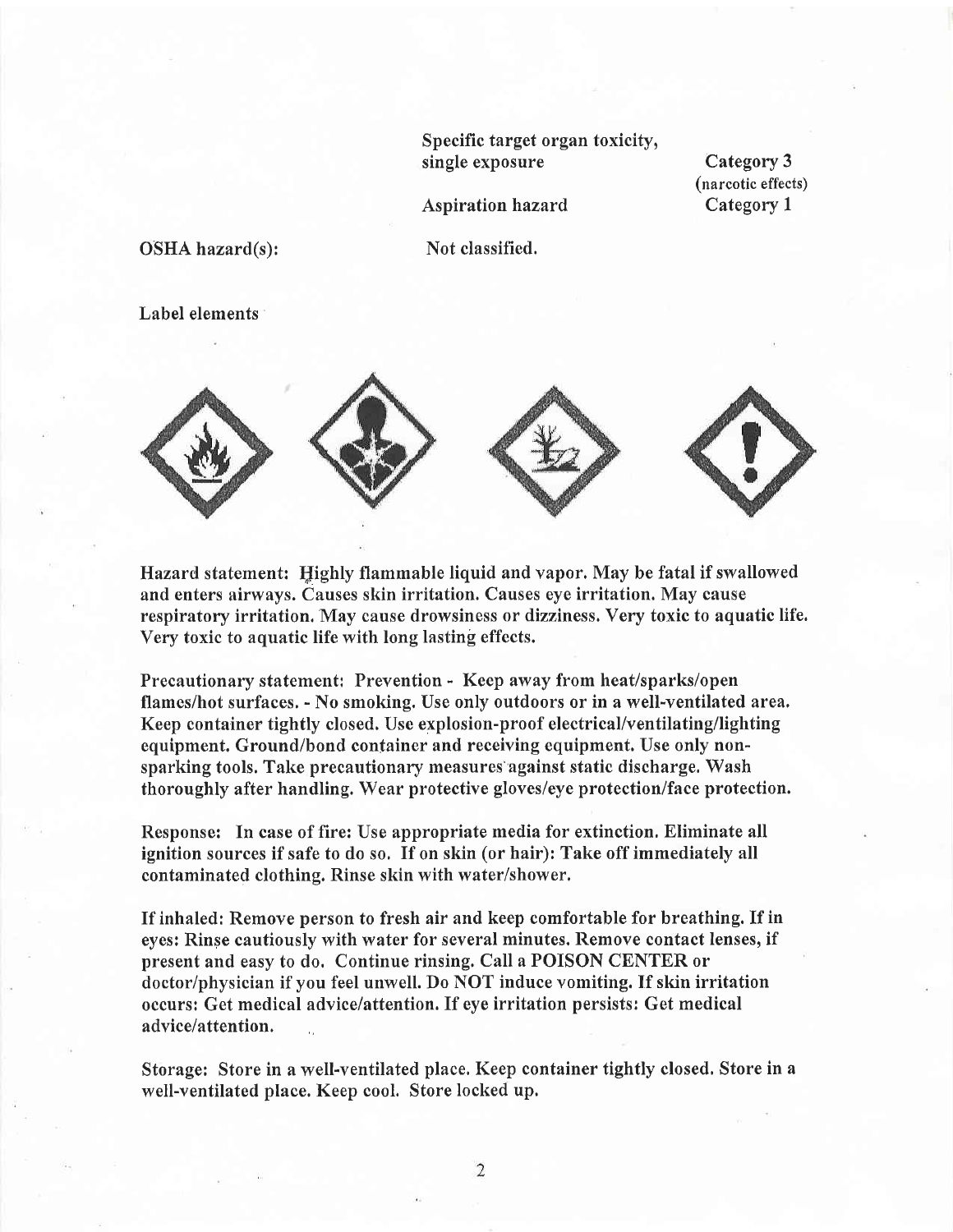Disposal: Dispose of contents/container to an approved incineration plant.

Emergency Overview Breathing vapors may cause drowsiness and dizziness. Cause eye skin, and respiratory tract irritation. Aspirationhazard if swallowed. Can enter lungs and cause damage. Highly flammable liquid and vapor. Static electrical hazard, Target Organs: Central nervous system, eyes, skin, and lungs.

#### 3. Composition/information on ingredients

CAS Num'ber:142-82-5 EC Number: 205-563-8 Index Number: 601-008-00-2 Molecular Weight: 100.20 g/mol

Ingredient CAS Number EC Number Percent Hazardous Chemical characterization<br>Heptane 142-82-5 205-563-8 90-100% Yes Substance Heptane 142-82-5 205-563-8 90 -100% Yes Substance

#### 4. First-aid measures

Inhalation: If inhaled, remove to fresh air. If breathing is labored or with coughing, give 1007o supplemental oxygen. If not breathing, begin artificial respiration. Get medical aid.

lngestion: Aspiration hazard, Get medical aid immediately. Do not induce vomiting unless directed by medical personnel. Never give anything by mouth to an unconscious person. If vomiting occurs naturally, have person lean forward.

Skin Contact: Immediately flush skin with plenty of water for at least 15 minutes while removing contaminated clothing and shoes. Get medical attention. Wash clothing before reuse. Thoroughly clean shoes before reuse.

Eye Contact: Check for and remove contact lenses. Immediately flush eyes with plenty of water for at least 15 minutes, lifting lower and upper eyelids occasionally. Get medical attention immediately.

Notes to Physician: Treat symptomatically and supportively.

General information: Ensure that medical personnel are aware of the material(s) involved, and take precautions to protect themselves. If you feel unwell, seek medical advice (show the label where possible). Wash contaminated clothing before reuse.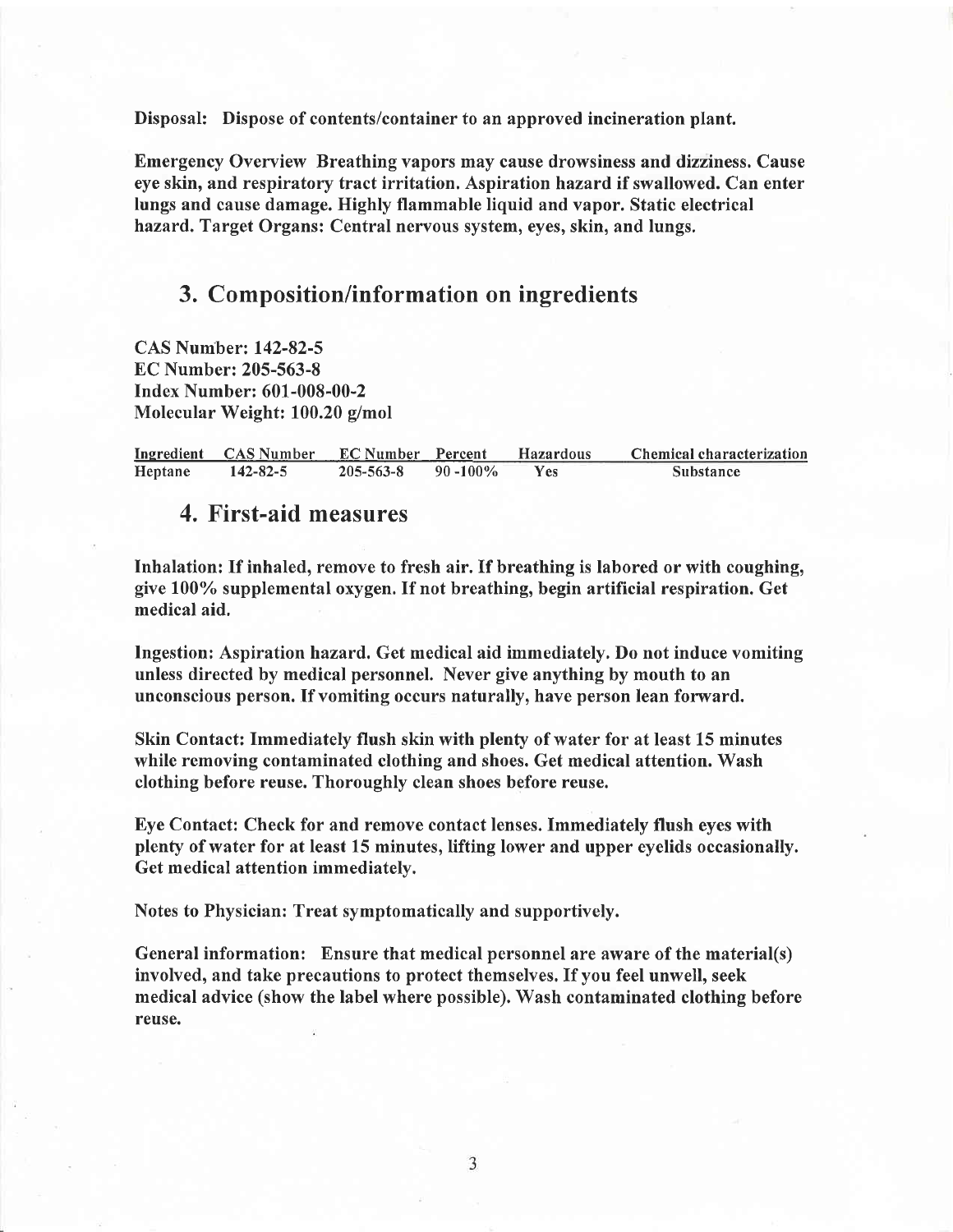#### 5. Fire-fighting measures

Fire: Flammable Liquid and Vapor! Contact with strong oxidizers may cause fire. Flash point: -4C (25F) CC; Autoignition temperature:204C (399F); Flammable limits in air  $\%$  by volume: lel: 1.05; uel: 6.7

Explosion: Above flash point, vapor-air mixtures are explosive within flammable limits noted above. Vapors can flow along surfaces to distant ignition source and flash back. Sensitive to static discharge.

Fire Extinguishing Media: Dry chemical, foam or Carbon Dioxide. Water may be ineffective. Water spray may be used to keep fire exposed containers cool.

Special Information: In the event of a fire, wear full protective clothing and NIOSHapproved self-contained breathing apparatus with full face piece operated in the pressure demand or other positive pressure mode.

National Fire Protective Association: Health  $-1$ , Flammability  $-3$ , Reactivity  $-0$ NOTE: NFPA ratings use a numbering scale that ranges from 0 - 4 to indicate the degree of hazard. A value of zero means the chemical presents no hazard while a value of four indicates a high hazard. They are for use by emergency personnel to address the hazards that are presented by short term, acute exposure to this product under fire, spill, or similar emergencies. Ratings involve data and interpretations that may vary from company to company.

#### 6. Accidental release measures

Personal Precautions, Protective Equipment and Emergency Procedures: Ventilate area of leak or spill. Remove all sources of ignition. Wear appropriate personal protective equipment as specified in Section 8. Isolate hazard area. Keep unnecessary and unprotected personnel from entering. Local authorities should be advised if significant spillages cannot be contained. Do not touch damaged containers or spilled material unless wearing appropriate protective clothing.

Environmental precautions: Contact local authorities in case of spillage to drain/aquatic environment. Avoid discharge into drains, water courses or onto the ground. Avoid release to the environment. Use appropriate containment to avoid environmental contamination. Prevent further leakage or spillage if safe to do so. Do not contaminate water.

#### 7. Handling and storage

Precautions: Always use proper personal protective equipment as described in section 8. Wash thoroughly after handling, Ground and bond containers when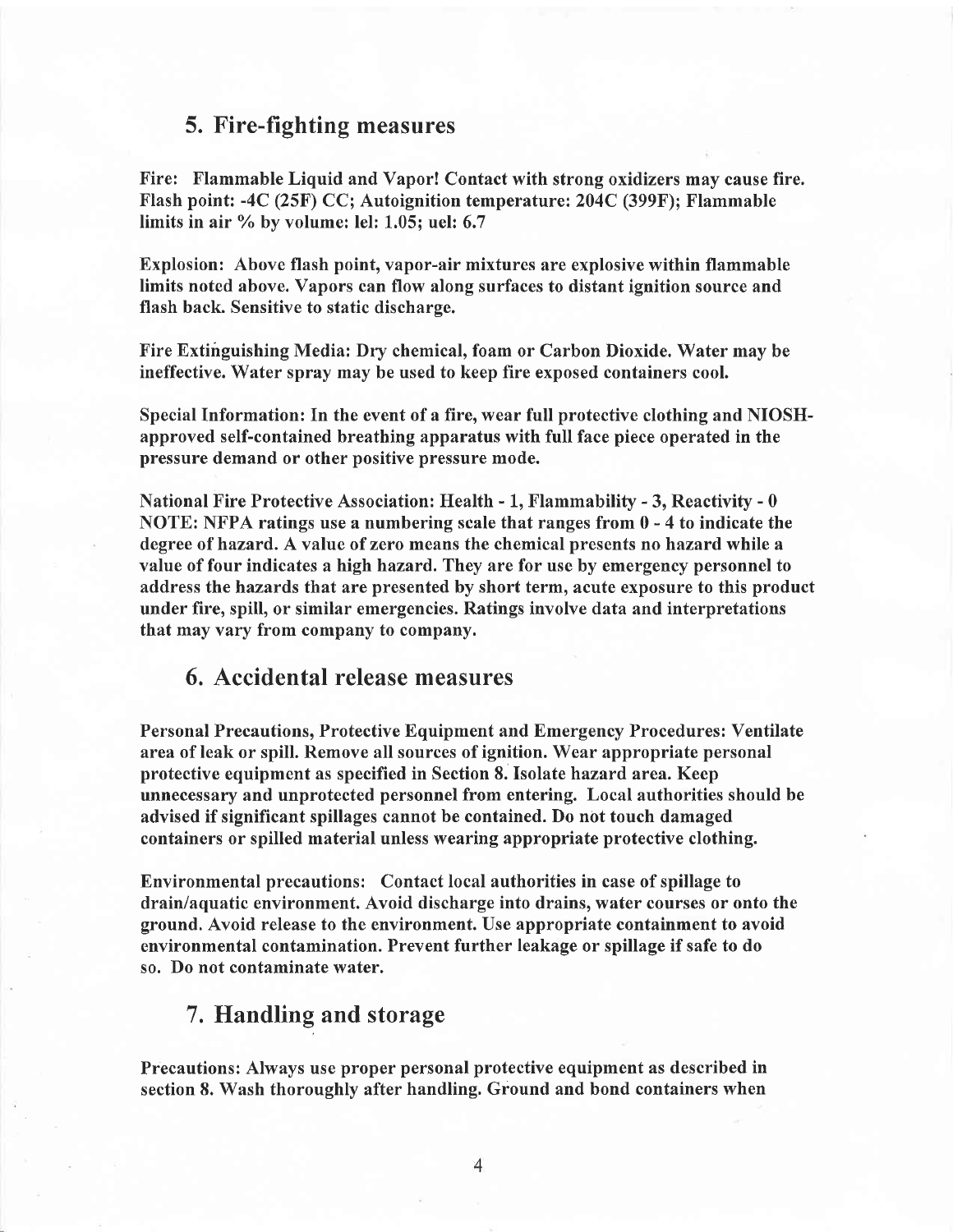transferring material. Avoid contact with eyes, skin, and clothing. Remove contaminated clothing and wash before reuse. Empfy containers contain product residue (liquid and vapor) and can be dangerous. Keep container tightly closed and away from heat, spark, and flame. Do not pressurize, cut, weld, braze, solder, drill, grind, or expose empty containers to heat, sparks, or open flames. Use with adequate ventilation. Avoid breathing vapor or mist.

Storage: Keep in a flammables area away from all sources of ignition and oxidizing materials. Keep in a tightly closed container. Store in a cool, dry, well-ventilated area away from incompatible substances.

#### 8. Exposure controls/personal protection

N-Heptane:

Ventilation System: A system of local and / or general exhaust is recommended to keep employee exposures below the Airborne Exposure Limits. Local exhaust ventilation is generally preferred because it can control the emissions of the contaminant at its source, preventing dispersion of it into the general work area. Please refer to the ACGIH document, Industrial Ventilation, A Manual of Recommended Practices. most recent edition. for details.

Skin Protection: Wear impervious protective clothing, including boots, gloves, lab coat, apron or coveralls, as appropriate, to prevent skin contact.

Eye Protection: Use chemical safety goggles and / or a full face shield where splashing is possible. Maintain eye wash fountain and quick-drench facilities in work area.

Personal Respirators (NIOSH Approved): A respiratory protection program that meets OSHA 29 CFR 1910.134 and ANSI 288.2 requirements or European Standard EN 149 must be followed whenever possible. Always use a NIOSH or European Standard EN 149 approved respirator when necessary.

Exposure Limits: N-Heptane:

ACGIH - 400 ppm TWA; 500 ppm STEL NIOSH - 85 ppm TWA; 350 mg/m3 TWA; 750 ppm IDLH OSHA Final PELs - 500 ppm TWA; 2000 mg/m3 TWA OSHA Vacated PELs - 400 ppm TWA; 1600 mg/m3 TWA

5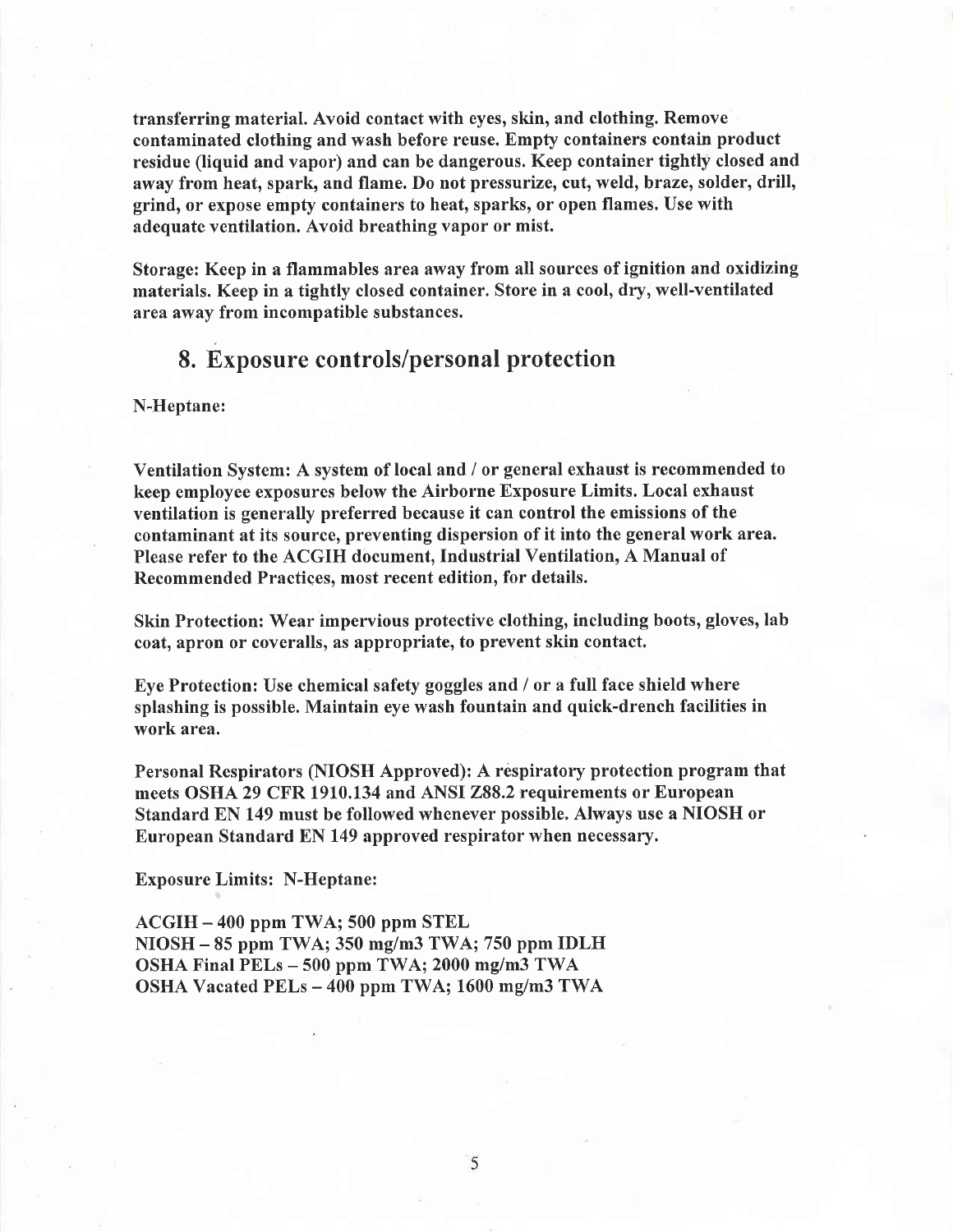#### 9. Physical and chemical properties

Appearance: Clear, colorless liquid Odor: Mild, gasoline-like Odor Threshold: Not determined pH: No data available % Volatiles by volume  $@$  21C (70F):  $100\%$ <br>Melting Point:  $-91C$  (-132F) Melting Point: Boiling Point / Boiling Range: 98C (208F)<br>Flash Point: -4C (25F) C Evaporation Rate (BuAC=1): Not determined Flammability: Flammable liquid and vapor Upper / Lower Flammability or Explosive Limits: uel: 6.7; lel: 1.05 Vapor Pressure (mm Hg):  $40 \t@ 20C (68F)$ <br>Vapor Density (Air=1):  $3.5$ Vapor Density (Air=1): Relative Density: 0.684 g/mL at 25C (77F)<br>Solubility: 1nsoluble in water Solubility: Insoluble in water<br>
Partition Coefficient: The Contract of the Coefficient: Insoluble in water: Auto-ignition Temperature: 204C (399F) Decomposition Temperature: No data available Viscosity: No data available Molecular Formula: CH3(CH2)5CH3 Molecular Weight:  $\begin{array}{r} 100.21 \\ 5 \text{pecific Gravity:} \end{array}$ 

 $-4C$  (25F) CC

n-octanol / water:  $log Pow: > 3$  $0.68$  g/cm3 @ 20o C

#### 10. Stabilitv and reactivitv

Reactivity and / or Chemical Stability: Stable under ordinary conditions of use and storage. Heat will contribute to instability.

Possibility of Hazardous Reactions and Conditions to Avoid: Heat, flame, ignition sources, incompatibles.

Incompatible Materials: Heat, flame, other sources of ignition, strong oxidizers.

Hazardous Decomposition Products: Carbon Dioxide and Carbon Monoxide may form when heated to decomposition.

#### 11. Toxicological information

Routes of Entry: Inhalation, skin absorption, skin contact.

Acute Exposure Hazards: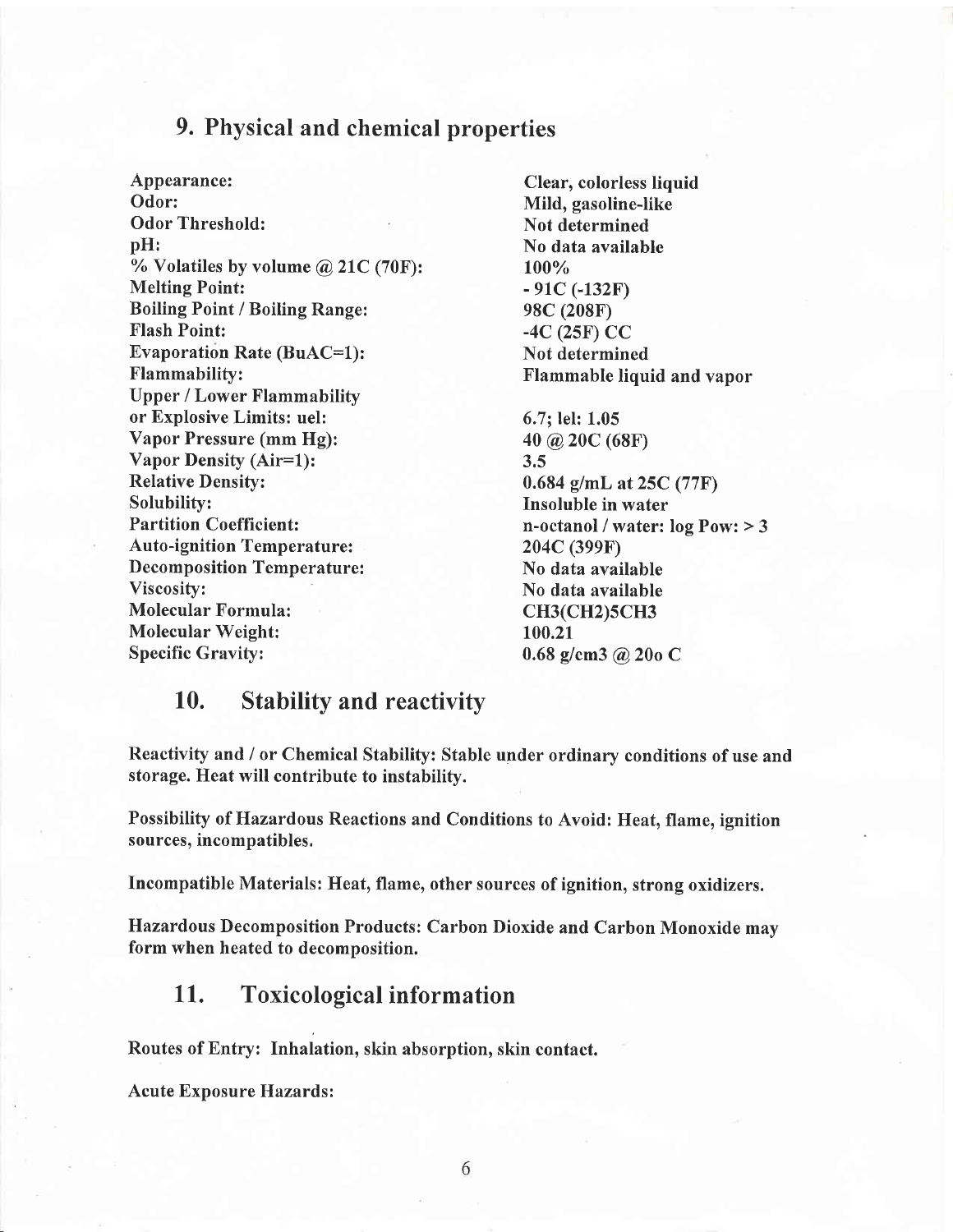INHALATION HAZARD: Inhalation of vapors irritates the respiratory tract. High concentrations may cause central nervous system effects characterized by nausea, headache, dizziness, unconsciousness, and coma.

INGESTION HAZARD: May produce gastrointestinal irritation with abdominal pain, nausea, vomiting, and diarrhea. Aspiration into lungs may cause chemical pneumonitis, which may be fatal.

SKIN CONTACT HAZARD: Causes skin irritation. Defatting or dermatitis may result from prolonged or repeated exposure.

EYE CONTACT HAZARD: Causes eye irritation.

Chronic Exposure Hazards: Repeated or prolonged skin contact may defat the skin and produce irritation and dermatitis

Aggravation of Pre-existing Conditions: Persons with pre-existing skin disorders or impaired pulmonary function may be more susceptible to the effects of this substance.

Animal Toxicity: Inhalation, rat:  $LC50 = 103$  mg/m3/4H; Carcinogenicity: Not listed as a carcinogen by ACGIH, IARC, NTP, or CA Prop 65 Epidemiology: No information found. Teratogenicity: No information found. Reproductive Effects: No information found. Mutagenicity: No information found. Neurotoxicity: No information found.

| <b>Numerical Measures of Toxicity: Cancer Lists: NTP Carcinogen</b> |       |             |                      |  |  |
|---------------------------------------------------------------------|-------|-------------|----------------------|--|--|
| Ingredient                                                          | Known | Anticipated | <b>IARC Category</b> |  |  |
| Heptane                                                             | No    | No          | <b>None</b>          |  |  |
| $(CAS 142-82-5)$                                                    |       |             |                      |  |  |

#### L2. Ecological information

Ecotoxicity:

Fish: Goldfish:  $LC50 = 4.0$  mg/L, 24H, unspecified Fish: Mosquito fish:  $LC50 = 4900$  mg/L, 24H, unspecified Fish:  $LC50 = 4900$  mg/L, 24H, unspecified, no data available

Environmental Fate: Photolysis and hydrolysis are not expected to be important in soils. Biodegradation may occur in soils; however, volitization and adsorption are expected to be far more important. Based on vapor pressure of 45.8 mm Hg at25o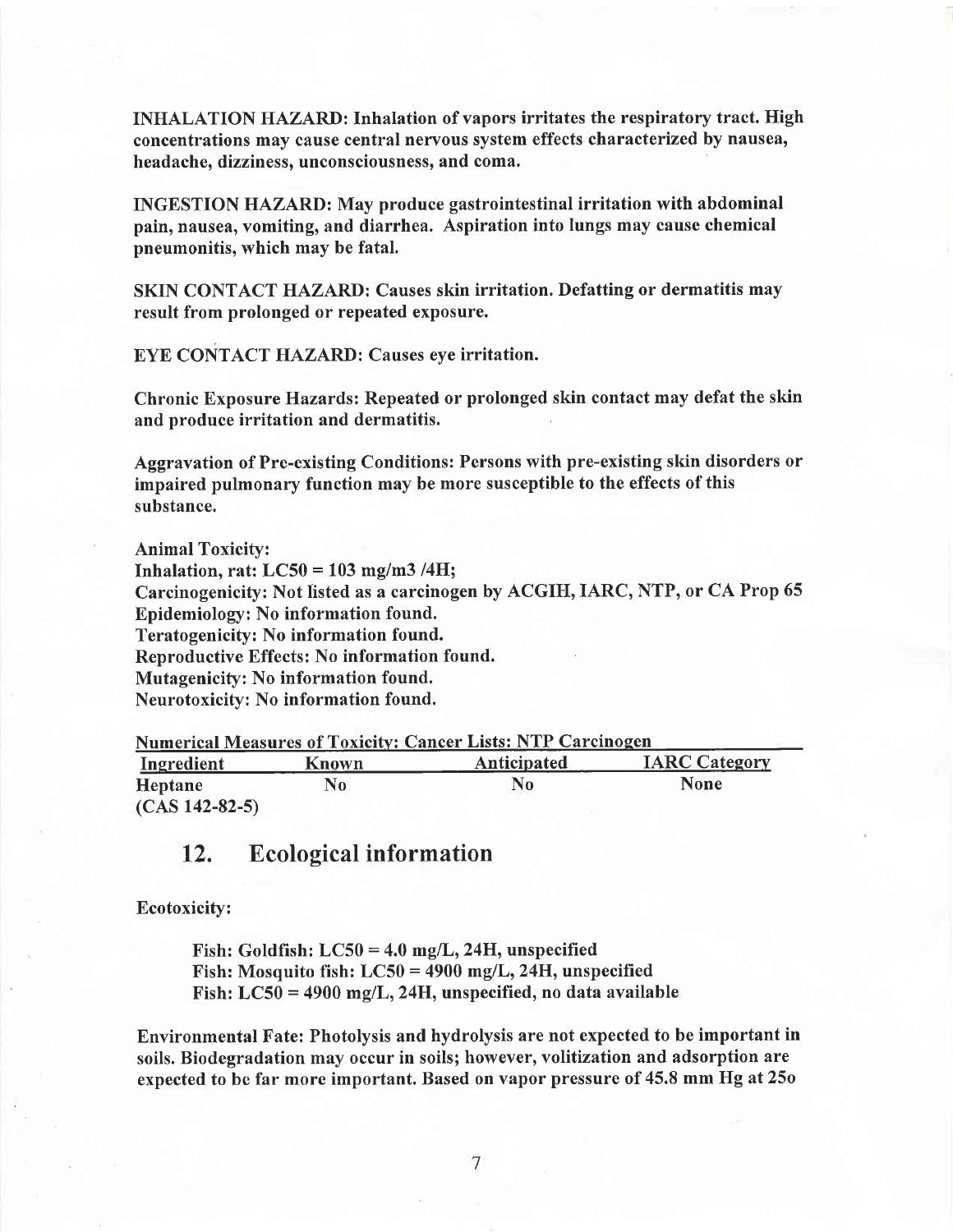C, heptane is expected to exist entirely in the vapor phase in ambient air. Direct photolysis of heptane is not expected to be important.

Mobility in Soil: When released into the soil, this material is not expected to leach into groundwater. When released into the soil, this material is expected to quickly evaporate.

Other adverse effects: This material has an estimated bioconcentration factor (BCF) of greater than 100. This material has a log octanol-water partition coefficient of greater than 3.0.

#### 13. Disposal considerations

Material that cannot be saved for recovery or recycling should be managed in an appropriate and approved waste facility. Processing, use or contamination of this product may change the waste management options. Waste generators must decide if discarded material is a hazardous waste. State and local disposal regulations may differ from federal disposal definitions found in 40 CFR 261.3, Dispose of container and unused contents in accordance with federal, state and local requirements.

Hazardous waste code D001: Waste Flammable material with a flash point <140 F.

Contaminated packaging: Empty containers should be taken to an approved waste handling site for recycling or disposal. Since emptied containers may retain product residue, follow label warnings even after container is emptied.

#### 14, Transportation Information

UN Number: UN1206 UN Proper Shipping Name: HEPTANES Packing Group: II

#### DOT/IMDG/IATA

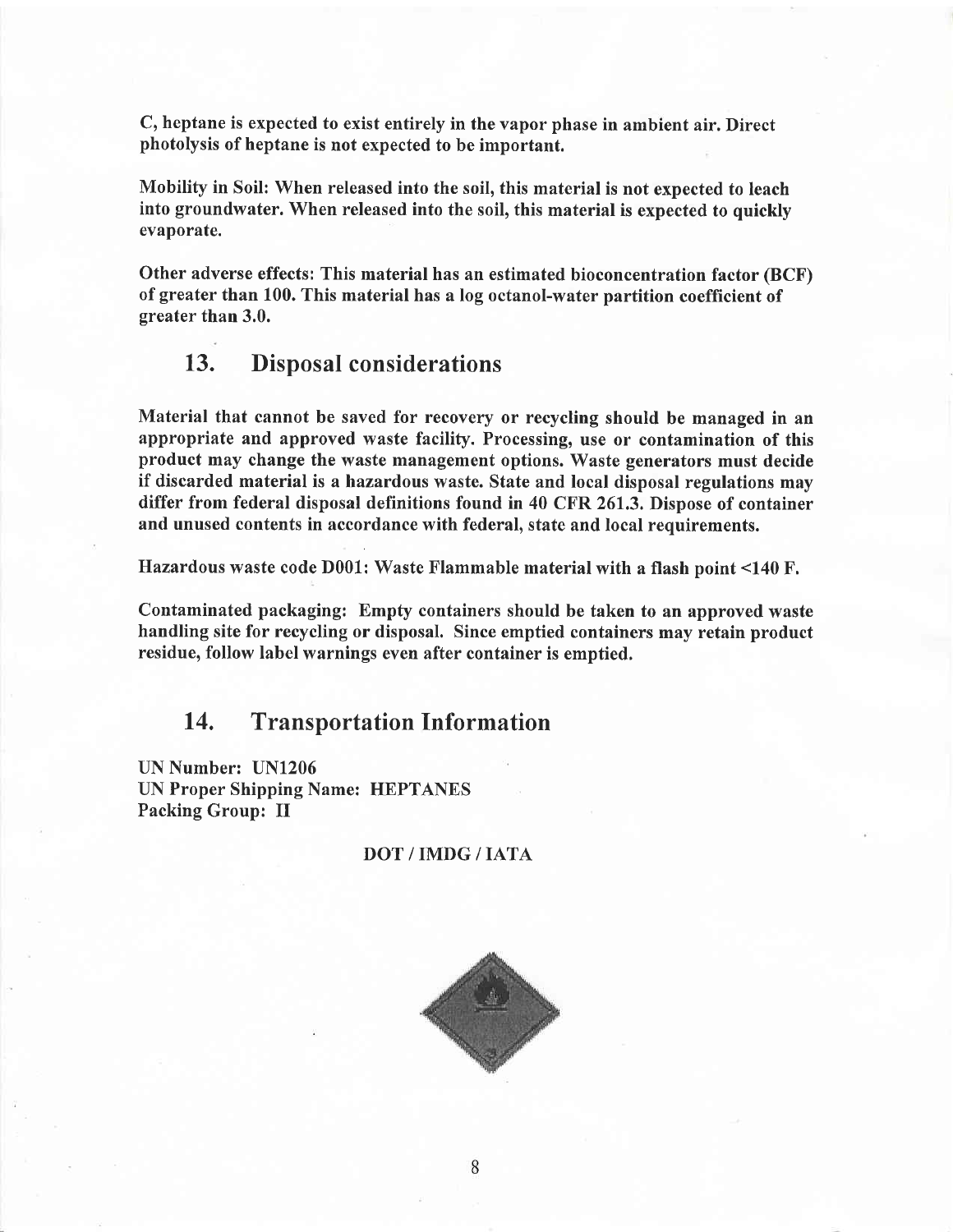Land Transport ADR/RID and GGVS/GGVE (Cross Border / Domestic) Transport Hazard Class(es): 3 Maritime Transport IMDG/GGVSea Transport Hazard Class(es): 3 Marine Pollutant: No Air Transport ICAO-TI and IATA-DGR Transport Hazard Class(es): 3 Transport in Bulk According to Annex II of MARPOL 73178 and the IBC Code.

Special Precautions for User: No additional information.

# 15. Regulatory information

US federal regulations CERCLA/SARA Hazardous Substances - Not applicable.

All components are on the U.S. EPA TSCA Inventory List.

TSCA Section l2(b) Export Notification (40 CFR 707, Subpt. D) Not regulated. US. OSHA Specifically Regulated Substances (29 CFR 1910.1001-1050) Not on regulatory list. CERCLA Hazardous Substance List (40 CFR 302.4) Not listed. Superfund Amendments and Reauthorization Act of 1986 (SARA) Hazard categories Immediate Hazard - Yes Delayed Hazard - Yes Fire Hazard - Yes Pressure Hazard - No Reactivity Hazard - No SARA 302 Extremely hazardous substance. No SARA 311/312 Hazardous chemical. No Other federal regulations: Clean Air Act (CAA) Section ll2Hazardous Air Pollutants (HAPs) List Not regulated. Clean Air Act (CAA) Section ll2(r) Accidental Release Prevention (40 CFR 68.130) Not regulated.

Safe Drinking Water Act (SDWA) Not regulated.

Drug Enforcement Administration (DEA). List 2, Essential Chemicals (21 CFR  $1310.02(b)$  and  $1310.04(f)(2)$  and Chemical Code Number

Not listed.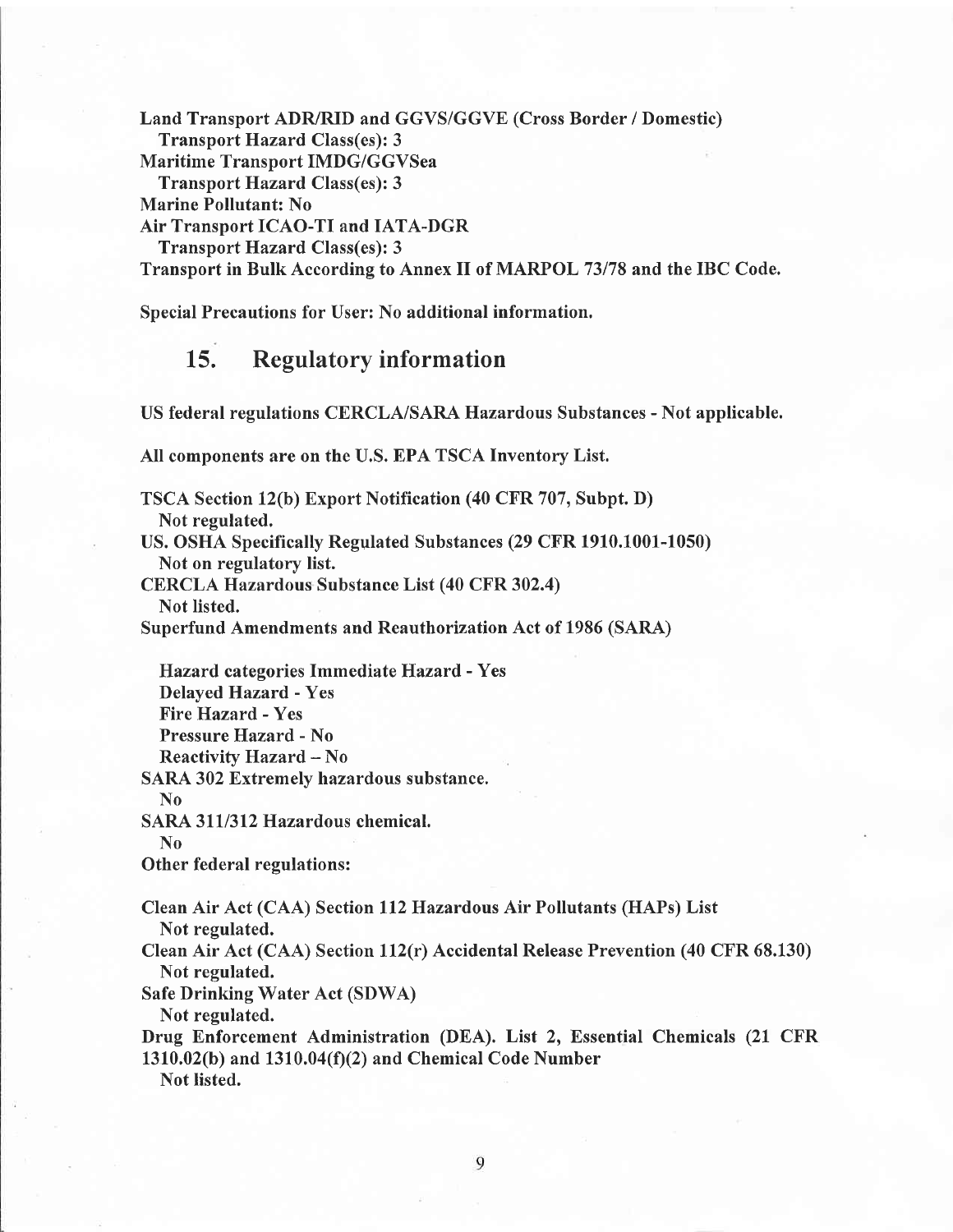Drug Enforcement Administration (DEA). List I & 2 Exempt Chemical Mixtures (21 CFR 1310.12(c))

Not regulated.

DEA Exempt Chemical Mixtures Code Number

Not regulated.

Food and Drug Administration (FDA)

Not regulated.

US state regulations:

California Safe Drinking Water and Toxic Enforcement Act of 1986 (Proposition 65): This material is not known to contain any chemicals currently listed as carcinogens or reproductive toxins.

US. Massachusetts RTK - Substance List HEPTANE (CAS t42-82-s) US. New Jersey Worker and Community Right-to-Know Act Not regulated. US. Pennsylvania RTK - Hazardous Substances HEPTANE (CAS 142-82-s) US. Rhode Island RTK **HEPTANE (CAS 142-82-5)** US - California Proposition 65 - Carcinogens & Reproductive Toxicity (CRT): Listed substance Not listed

International Inventories :

| Country $(s)$ or region | <b>Inventory</b> name                      | On inventory (yes/no)* |  |  |
|-------------------------|--------------------------------------------|------------------------|--|--|
| Australia               | <b>Australian Inventory of</b>             |                        |  |  |
|                         | <b>Chemical Substances (AICS)</b>          | <b>Yes</b>             |  |  |
| Canada                  | <b>Domestic Substances List (DSL)</b>      | Yes                    |  |  |
| Canada                  | <b>Non-Domestic Substances List (NDSL)</b> | N <sub>0</sub>         |  |  |
| China                   | <b>Inventory of Existing Chemical</b>      |                        |  |  |
|                         | <b>Substances in China (IECSC)</b>         | Yes                    |  |  |
| <b>Europe</b>           | <b>European Inventory of Existing</b>      |                        |  |  |
|                         | <b>Commercial Chemical Substances</b>      | <b>Yes</b>             |  |  |
|                         | (EINECS)                                   |                        |  |  |
| Europe                  | <b>European List of Notified</b>           |                        |  |  |
|                         | <b>Chemical Substances (ELINCS)</b>        | $\bf No$               |  |  |
| Japan                   | <b>Inventory of Existing and New</b>       |                        |  |  |
|                         | <b>Chemical Substances (ENCS)</b>          | Yes                    |  |  |
|                         |                                            |                        |  |  |